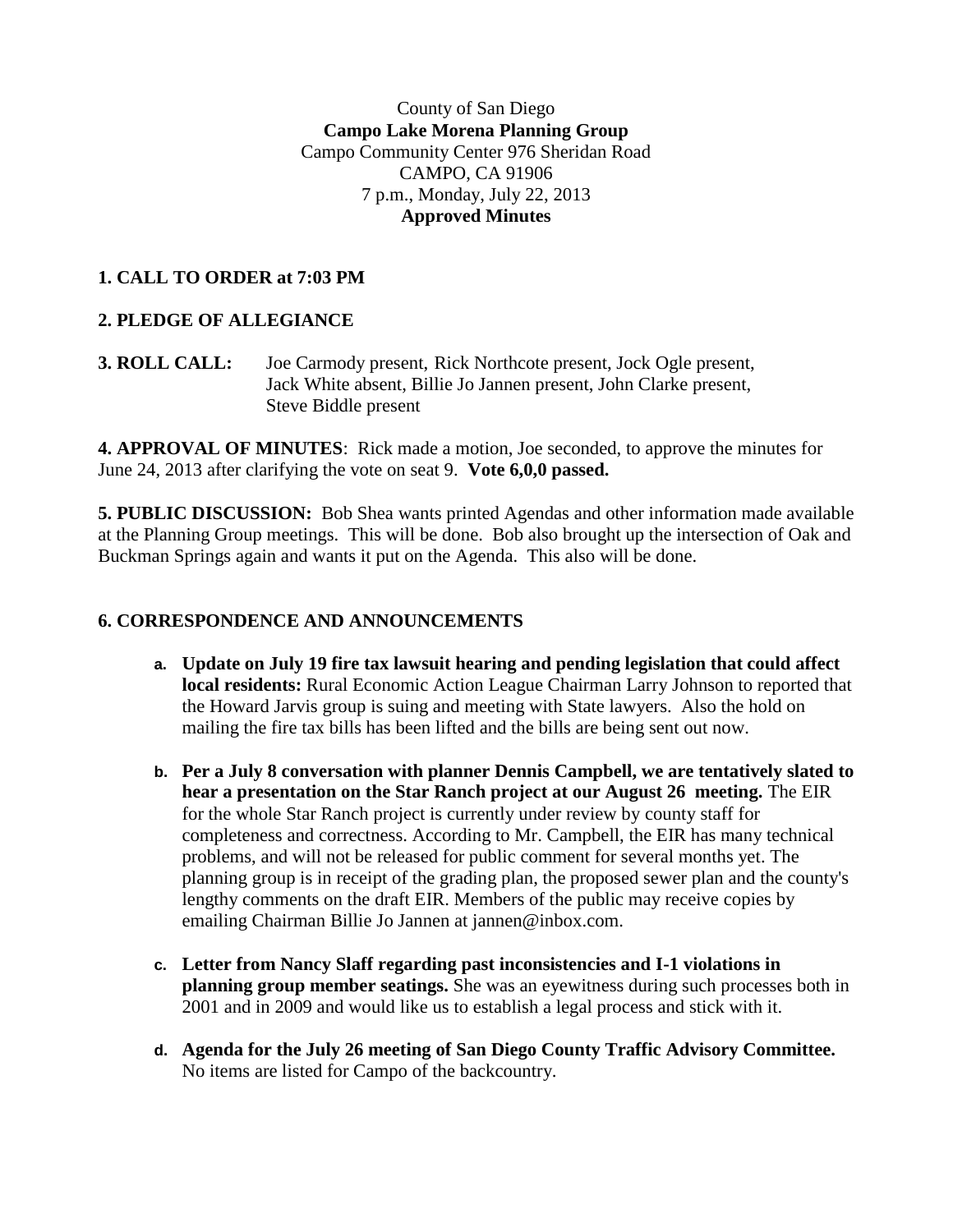**e. Agenda for the July 18 meeting of the San Diego County Land Development Performance Review Committee.** Donna Tisdale spoke on these meetings. The Chair asked for a volunteer from the group to attend these meetings and none came forward.

## **7. EXPENSES**

#### **Action Items 8. NEW BUSINESS:**

Discretionary Permit for Major Use Permit PDS2013-MUP-13-009, wireless communications facility; Owner, Tom Graves; Applicant, ATT Mobility; Location, 31075 Highway 94 between Forrest Gate Road and Buckman Springs Road. The project consists of a 60-foot faux pine tree, 12 panel antennas, microwave, 2 GPS antennas and equipment shed. It is an addition to other existing antenna towers. A representative from ATT Mobility Danielle Bowman presented and then asked for support of the current plan. Rick made a motion and John seconded to recommend this project be approved **with the 60 ft height** for the public convenience and safety and no preference as to pole, tree, or water tower. **Vote 6,0,0 passed.**

**a. Parks and Recreation annual request for community's priority list for parks programs and projects.** Rick made a motion, Jock seconded to keep the past listing but change the priority order of projects to: Mountain Empire Community Center Phase 2, Cover for Playground; Turf for community ballfield; restore community auditorium; community pool; youth facilities; skate park. **Vote 6,0,0 passed**.

# **Action Items**

# **9. OLD BUSINESS:**

- **a. Review final form of letters to Duncan Hunter, regarding low-flying helicopters, and San Diego City, regarding draining of Lake Morena.** Rick made the motion, Jock seconded to approve both letters with some modifications. **Vote 6,0,0 passed**.
- **b. Review and update standing rules as needed.** After considerable review Joe made a motion, Jock seconded to approve the changes to the Standing Rules. **Vote 6,0,0 passed.**
- **c. Review and update standing committees**. This was skipped.
- **d. Review and vote on applicants to fill vacant seat number 7.** Jock offered a verbal report of info and clarification from County on what constitutes a violation of the Brown Act. Joe made a motion, John seconded, to fill this seat with Tammy Thorpe. **Vote 4 yes, 2 no (Northcote and Ogle), 0 abstain- motion passed.**
- **e. Review and vote on applicants to fill vacant seat number 9.** John made a motion, Joe seconded to fill this seat with Christine Sperrazzo. **Vote 5 yes, 0 no, Northcote abstained, motion passed.**

# **10. UPDATES AND POTENTIAL ACTION ITEMS**